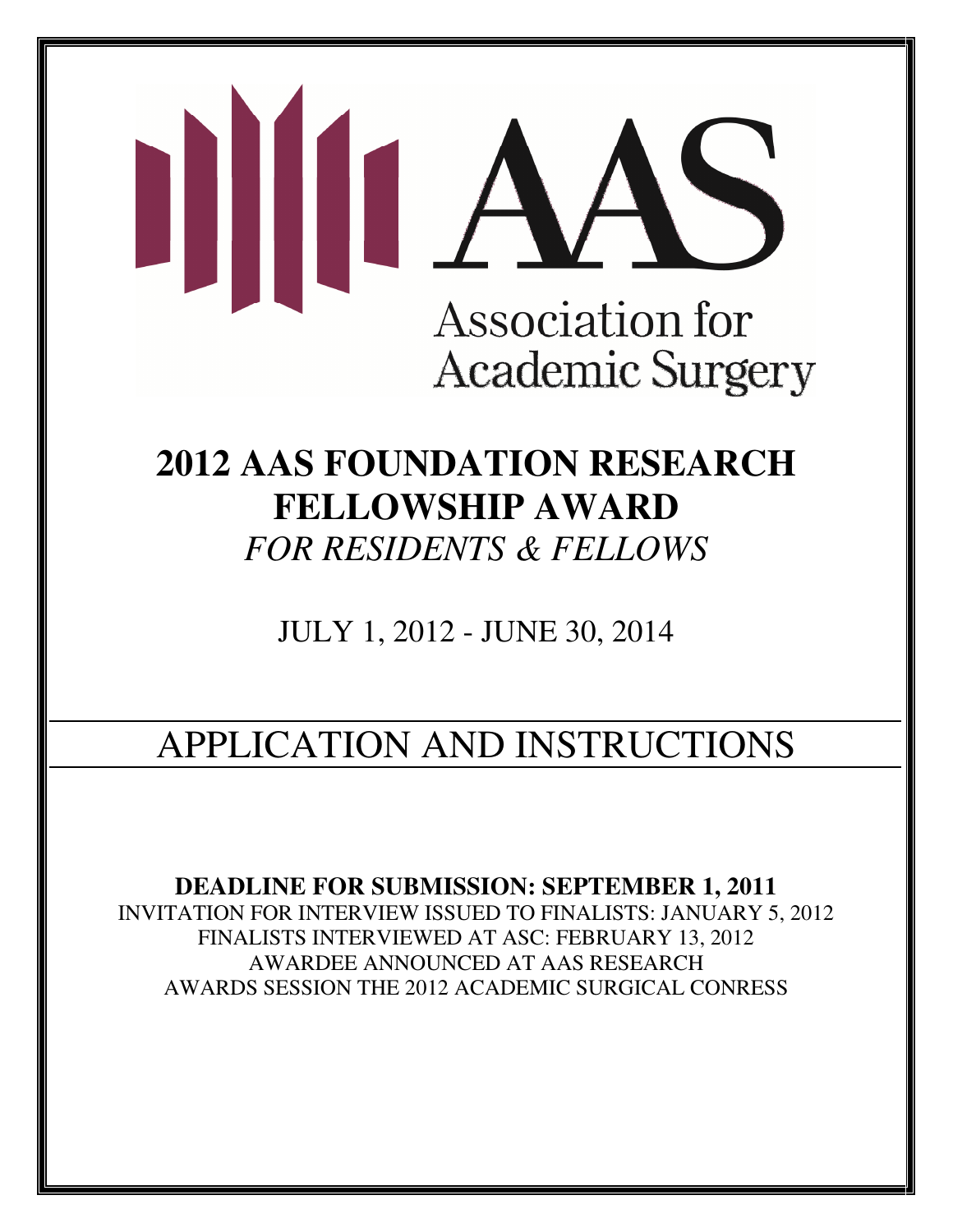## AAS FOUNDATION RESEARCH FELLOWSHIP AWARD

| <b>Proposal Title:</b>                                                                                                                                                                                                                                                             |                                                                                                                                                                                                                                      |                                           |                             |               |       |
|------------------------------------------------------------------------------------------------------------------------------------------------------------------------------------------------------------------------------------------------------------------------------------|--------------------------------------------------------------------------------------------------------------------------------------------------------------------------------------------------------------------------------------|-------------------------------------------|-----------------------------|---------------|-------|
| <b>Award Applicant:</b><br>Name:<br>Institution:<br>Department:<br>Address:<br>City:                                                                                                                                                                                               |                                                                                                                                                                                                                                      |                                           |                             |               |       |
| Telephone:<br>AAS Membership Status: Candidate Member Active Member                                                                                                                                                                                                                | <u> Email: Email: Email: Email: Email: Email: Email: Email: Email: Email: Email: Email: Email: Email: Email: Email: Email: Email: Email: Email: Email: Email: Email: Email: Email: Email: Email: Email: Email: Email: Email: Ema</u> |                                           |                             |               |       |
| <b>Applicant's Educational Training</b>                                                                                                                                                                                                                                            | <b>Institution</b>                                                                                                                                                                                                                   |                                           |                             | <b>Degree</b> | Years |
| Undergraduate<br>Medical School:<br>Graduate School:<br>Residency:<br><b>Present Position:</b>                                                                                                                                                                                     | <u> 1989 - Johann John Stone, mensk politik (f. 1989)</u>                                                                                                                                                                            |                                           |                             |               |       |
| <b>Sponsoring AAS Research Mentor for Current Proposal:</b><br>Mentor's AAS membership status: Active member<br><b>Extramural Support Pending:</b><br>Indicate whether this proposal has been or will be submitted to other extramural funding sources (check):<br><b>NIH-NRSA</b> | <b>ACS</b>                                                                                                                                                                                                                           | <b>SUS</b>                                | Senior member<br><b>SIS</b> |               |       |
| Please forward completed application to:                                                                                                                                                                                                                                           | <b>Association for Academic Surgery</b><br>11300 W. Olympic Blvd. Suite 600<br>Phone: 310/437-1606 Fax: 310/437-0585                                                                                                                 | Los Angeles, CA 90064<br>aaron@aasurg.org |                             |               |       |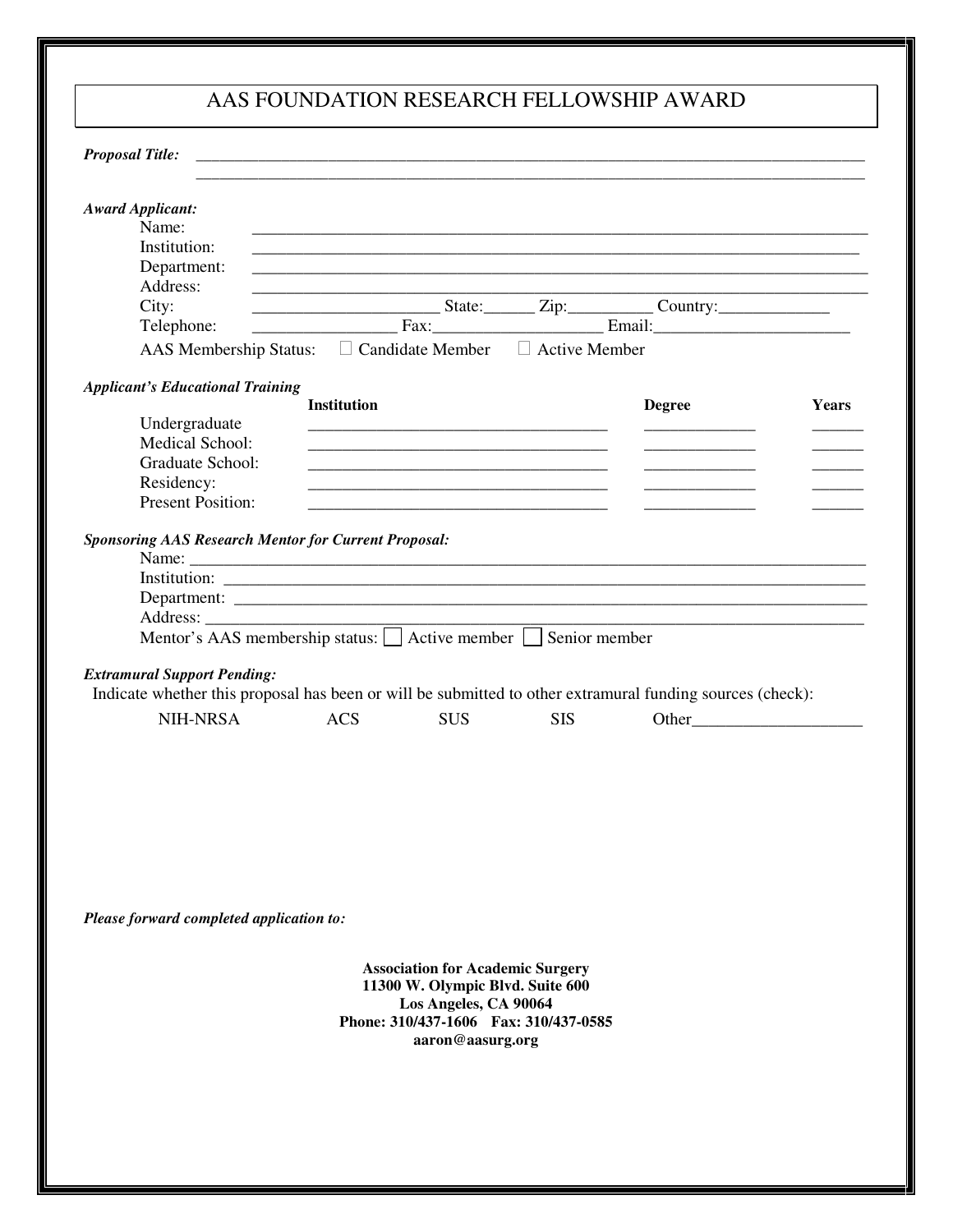#### 2012 AAS FOUNDATION RESEARCH FELLOWSHIP AWARD

The Executive Council is pleased to announce the 2012 AAS Foundation Research Fellowship Award for residents and fellows. The intent of this award is to provide an eligible resident or fellow who has completed at least two years of postgraduate training in a surgical discipline the opportunity to spend two years in a full-time basic or clinical research position with an AAS member. The award of \$20,000 per year for two years may be used for salary support or for the direct-cost expenditures of the research. The award is to be expended solely for the purpose of the sponsored research. Funding for the Award will begin **July 1, 2012**. The deadline for receipt of completed applications will be **September 1, 2011**.

Active or senior members of the AAS who wish to sponsor a resident or fellow applicant with a meritorious research proposal should complete the application (see instructions) and forward it to:

> **Association for Academic Surgery 11300 W. Olympic Blvd. Suite 600 Los Angeles, CA 90064 Phone: 310/437-1606 Fax: 310/437-0585 aaron@aasurg.org www.aasurg.org**

We hope that the members of AAS will encourage eligible residents and fellows to apply for this unique research opportunity. Application forms may be obtained on the AAS Web site (www.aasurg.org) or by contacting the Association's national office in Los Angeles, CA.

#### **DEADLINE**

Deadline for receipt of applications will be 11:59 pm PST on **September 1, 2011**. Please forward the original application and all material to the address above.

### **COMMITTEE REVIEW**

A committee consisting of the councilors of the AAS and the president-elect will review all proposals. The top 3-5 rated proposals will be selected as finalists, and these applicants will be invited to interview with the selection committee at the 2012 Academic Surgical Congress. The award recipient will be selected from these finalists and will be announced at the AAS Research Awards Session at the 2012 Academic Surgical Congress.

### **ACCEPTANCE OF AWARD**

This proposal may be submitted to other extramural funding sources for support, but this must be acknowledged on the application form. Submission for support elsewhere will not affect the evaluation of this proposal; however, in the event that more than one extramural award is offered, the investigator will be required to accept only one source of funding. The research award recipient will be introduced during the AAS Award Session at the Academic Surgical Congress. A one-page formal progress report for the research project and copies of pertinent publications resulting from the funding of the research award should be forwarded to the office of the Secretary upon completion of the two-year research project. A final report and presentation of work accomplished will be required at the Academic Surgical Congress following the conclusion of the grant.